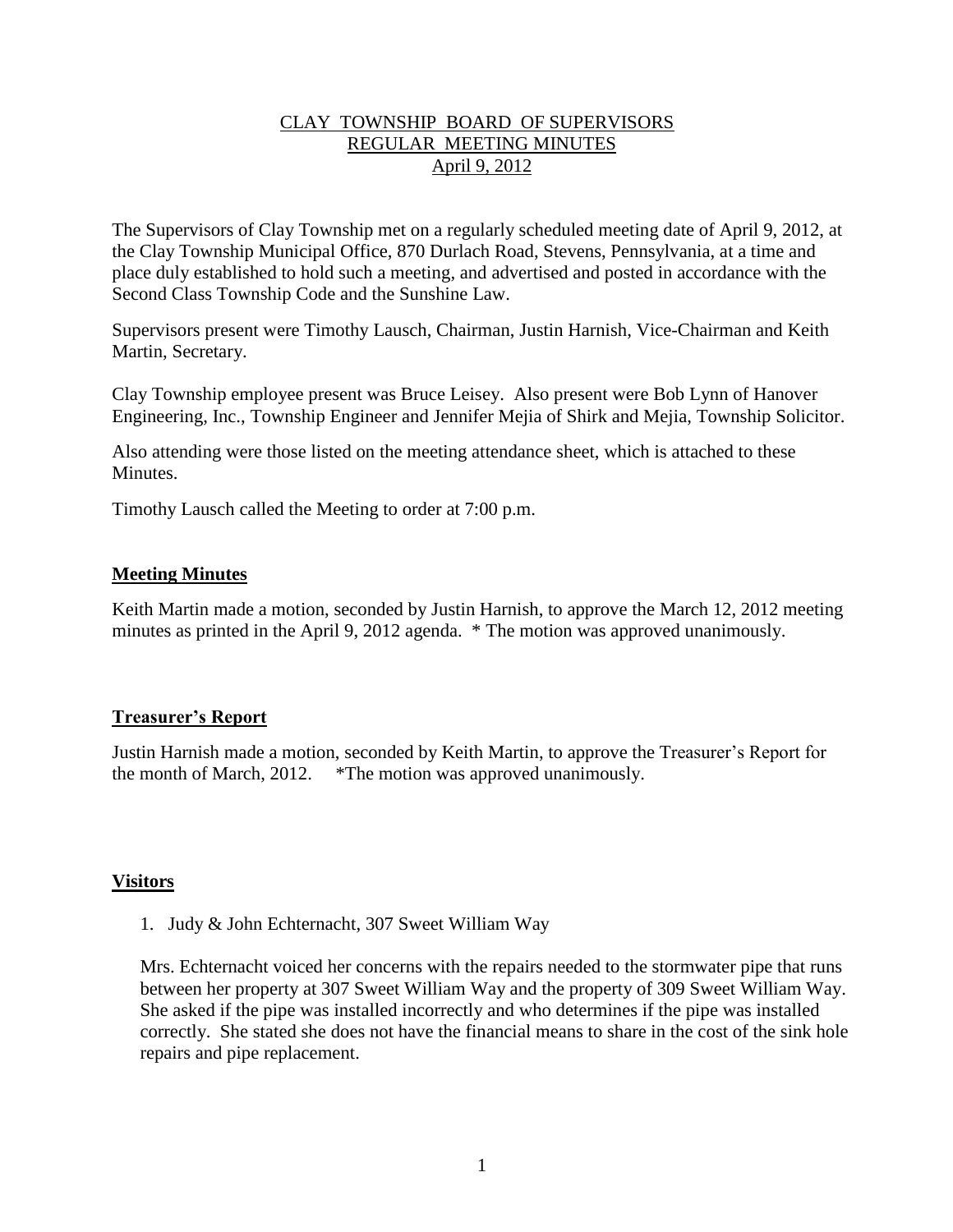The Board of Supervisors authorized Bob Lynn, Township Engineer, to review the plans and inspection reports regarding the pipe so that the Township can respond to the issue raised by the Echternachts.

No other decisions were made at this time.

2. Rick Bernaducci, 108 Queen Annes Way and Dennis Scott, 102 Queen Annes Way

Mr. Bernaducci & Mr. Scott had questions on correspondence between Developer's counsel and Mr. Richard Young, Attorney for Mr. Bernaducci & Mr. Scott. Further discussions are anticipated.

The Township is not actively participating in the discussions between counsel.

There was also discussion on the type of "no parking" signs placed in the Wildflower Development. Bob Lynn stated that the signs are in compliance with PennDot specifications.

No decisions were made at this time.

### 3. Lou Katz

Mr. Katz stated that after attending the most recent Zoning Hearing Board hearing, he thinks the Township needs to clarify "what is a sign". What part of a sign is used to calculate the actual size of the sign (ie: sign writing box, decorative outside boarder, footer).

No decisions were made at this time.

# 4. John Martin, Durlach MtAiry Fire Company

Mr. Martin inquired about the possibility of instituting a burn ban. The Township cannot currently enact a ban without the County having one in place.

Keith Martin made a motion, seconded by Justin Harnish to authorize the Township to enforce County Burn Ban if enacted. \* The motion was unanimously approved.

The Board of Supervisors also authorized Bruce Leisey to look into changing the Township Ordinance to allow the Township to institute its own Municipal Burn Ban.

Mr. Martin also informed the Board of Supervisors that the new engine has arrived and will be in service within the next few weeks.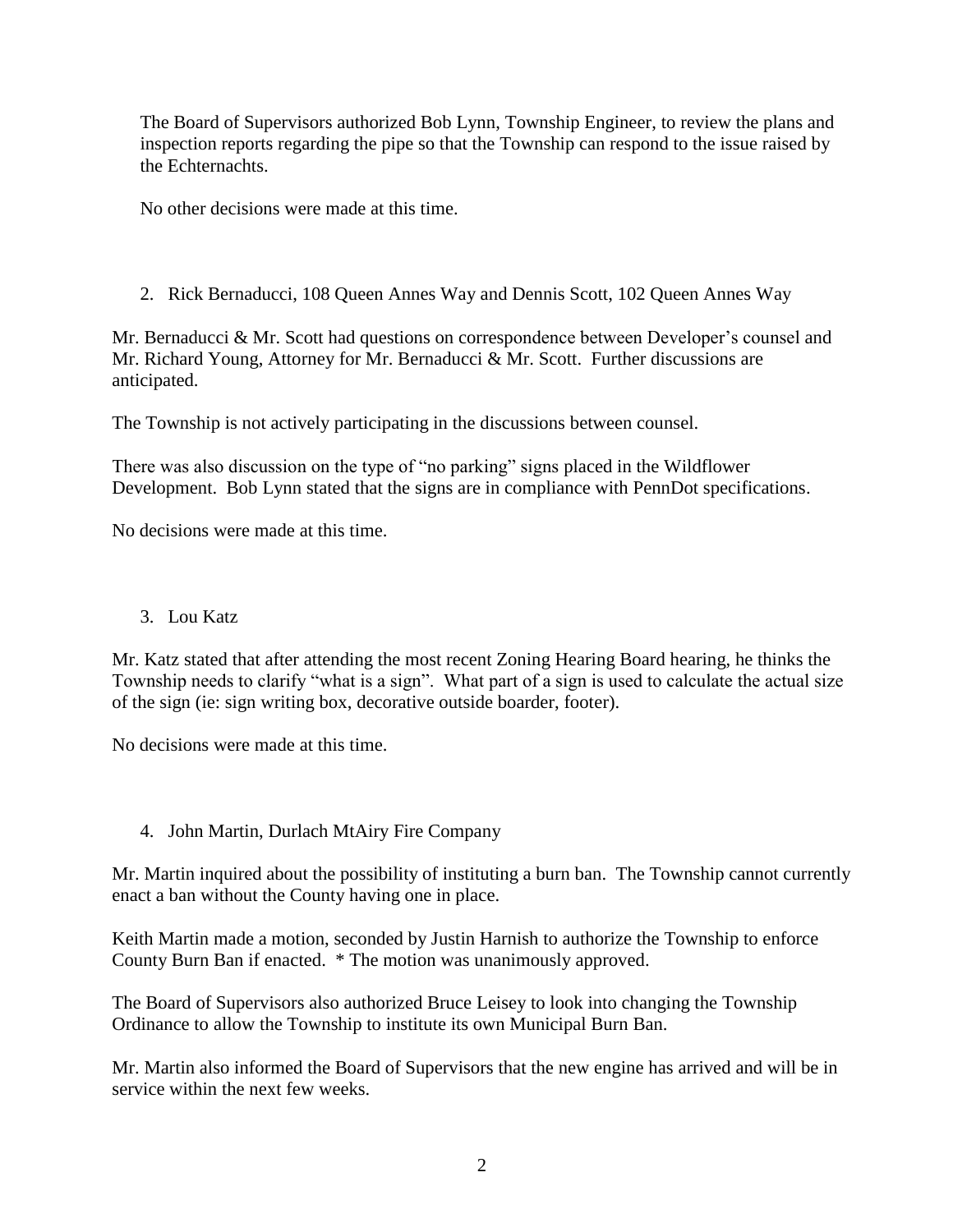# **Engineer's Report**

1. Wildflower Pond Update

Item was discussed under Visitors. No further discussion.

# 2. Hometowne Square Stormwater Issues

The Township Engineer informed the Board of Supervisors that Len Bradley of RGS, Engineer for Peaceable Animal Kingdom is reviewing the modified plan provided by Landmark Builders the Developer of Hometowne Square.

No decisions were made at this time.

3. Rock Road and Seglock Road Bridge Projects.

Bruce Leisey informed the Board of Supervisors that FEMA has officially approved reimbursement of repairs to the Rock Road and Seglock Road bridges damaged by tropical storm Lee.

Justin Harnish made a motion, seconded by Keith Martin to authorize the Township Engineer to proceed with permitting and preparing bid package for repairs to bridges. \* The motion was unanimously approved.

# 4. J. Lynn Good Stormwater Management Plan

After review, Keith Martin made a motion, seconded by Justin Harnish to approve the J. Lynn Good Stormwater Management Plan contingent on the inclusion of comments from the Solicitor and Township Engineer. \* The motion was unanimously approved.

5. Church of the Nazarene – holding tank request

The Board of Supervisors reviewed the Church of Nazarene's request to utilize a holding tank for sewage from proposed pavilion.

Justin Harnish made a motion, seconded by Keith Martin to deny use of a holding tank since the Township Ordinance does not allow it. The proposed pavilion is in an area serviced by public sewer. The Board of Supervisors would encourage the Church of the Nazarene to contact Ephrata Borough to determine the most cost efficient way to hook up. \* The motion was unanimously approved.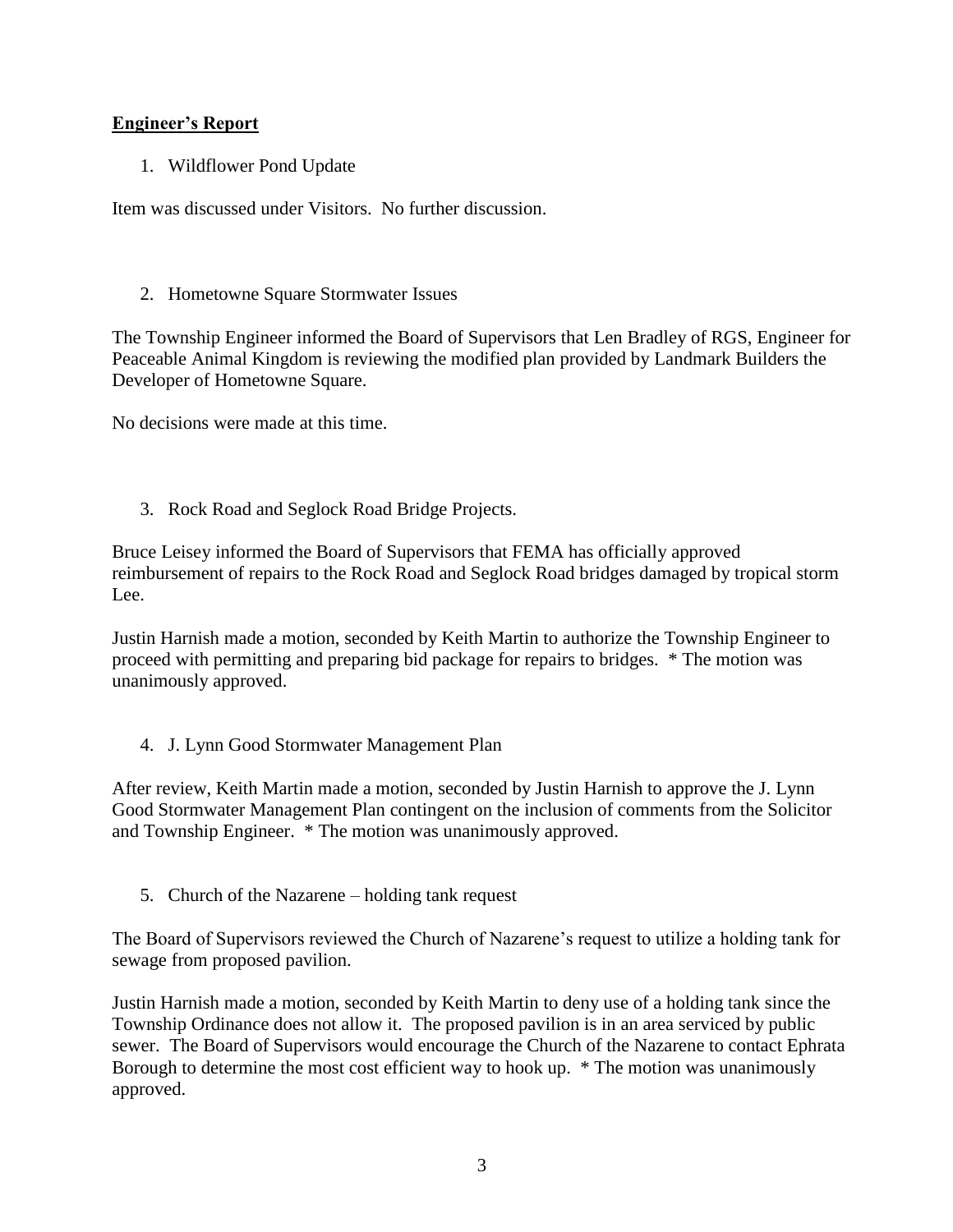6. Anthony Kampen - Stormwater Management Agreement

After review, Keith Martin made a motion, seconded by Justin Harnish to approve and execute the Kampen Stormwater Management Agreement. \* The motion was unanimously approved.

7. J. Paul Hursh – Stormwater Management Agreement and Cost Opinion

After review, Justin Harnish made a motion, seconded by Keith Martin to approved and execute the Hursh Stormwater Management Plan based on compliance with the Hanover Engineering letter dated 4/5/12. The Cost Opinion was also approved in the amount of \$83,735.79. The Stormwater Management Agreement was approved based on compliance with comments from the Solicitor. \* The motion was unanimously approved.

### **New Business**

1. Lancaster Farmland Trust Bicycle Ride Fundraiser

After review, Keith Martin made a motion, seconded by Justin Harnish to grant permission to use the Township roads for the 6/2/12 Pedal to Preserve bicycle ride fundraiser. \* The motion was unanimously approved.

The Township Manager will send approval letter along with request for Certificate of Insurance.

2. Approve Installation of additional Outside Lighting

After discussion, Justin Harnish made a motion, seconded by Keith Martin to approve installation of one (1) light standard with 250 PSMH fixture located in grass area between building parking lots and 42 watt fluorescent wall pack at police basement door controlled by motion sensor as per quote from Brickerville Electric dated 4/15/12 at a cost of \$3,575.00. \* The motion was unanimously approved.

3. Establish Investment Account for Sewer Capital Improvement Fund

After review, Justin Harnish made a motion, seconded by Keith Martin to approve establishing a Business Money Management account at Susquehanna for deposit of sewer capital improvement funds which is currently deposited in an account with PLGIT. Susquehanna's interest rate is currently .6% which is higher than PLGIT. \* The motion was unanimously approved.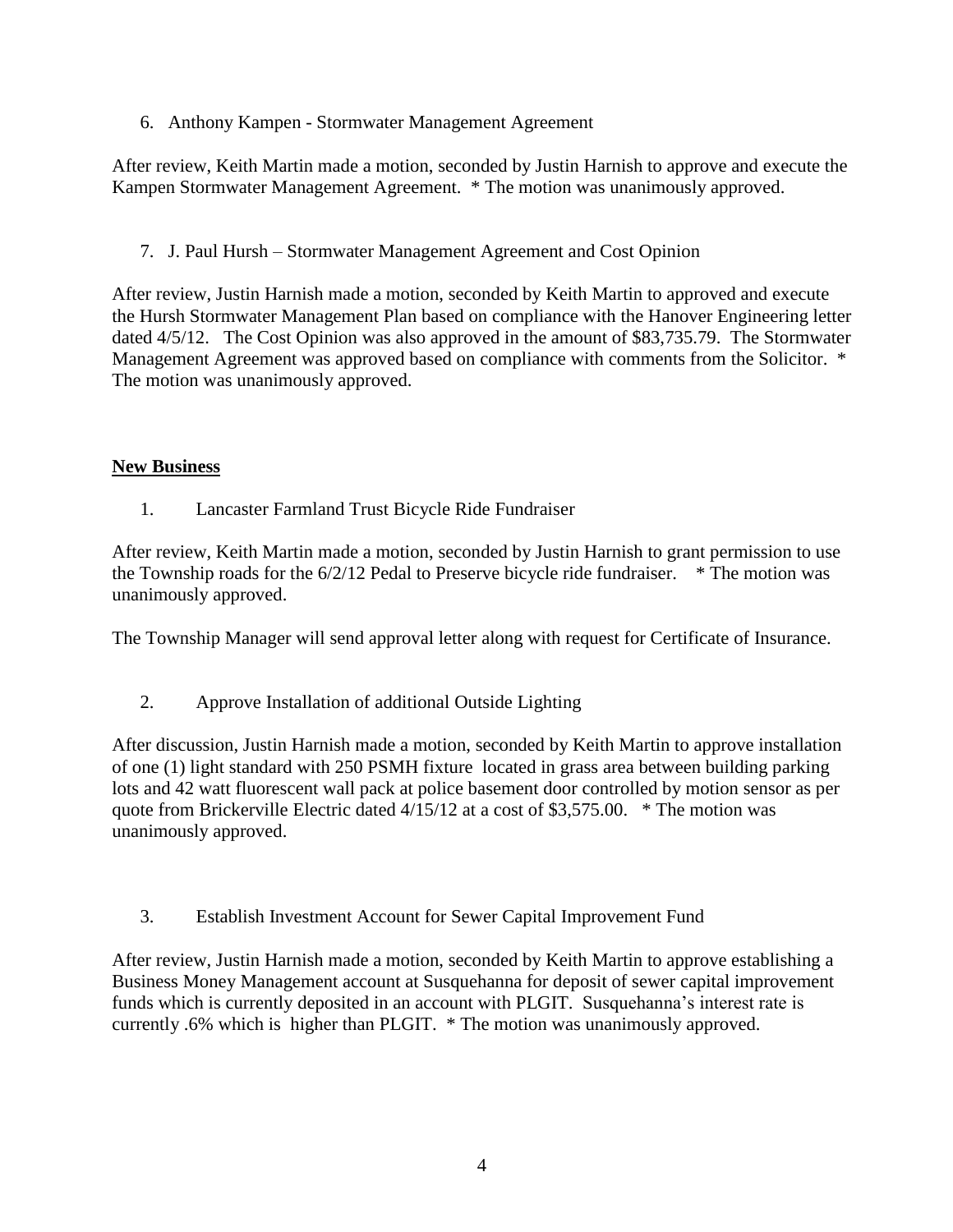4. Execute MOU with Lancaster County Conservation District

After review, Keith Martin made a motion, seconded by Justin Harnish to approve and execute the MOU with Lancaster County Conservation District which indicates both parties' responsibilities between the agencies. \* The motion was unanimously approved.

5. Award Road Bids

Advertised bid included 900 Sq feet milling, excavating, and patching as per advertised bid.

Martin Paving was lowest bidder at \$28,791.

Keith Martin made a motion, seconded by Justin Harnish to reject bid since amount of bid was over \$25,000 it must include prevailing wage.

Keith Martin made a motion, seconded by Justin Harnish to re-advertise bid, including prevailing wage documentation, for milling portions of the following roads: Hackman Road, Durlach Road, Clay School Road and Wood Corner Road this will be additional footage from the original bid. Tim Lausch and Earl Stauffer will determine which parts of roads will be milled and repaired. \* The motion was unanimously approved.

6. Adopt Resolution for Co-op Line Painting

Justin Harnish made a motion, seconded by Keith Martin to adopt Resolution #040912 to participate in a cooperative bidding process for line painting. \* The motion was unanimously approved.

7. Approve Uniform and Non-Uniform Pension Plan Financial Statements

After review, Justin Harnish made a motion, seconded by Keith Martin to approve the 2011 Annual Reports for the Clay Township Uniform and Non-Uniform Pensions Plans. \* The motion was unanimously approved.

8. Approve Advertising for Audit Meeting

Keith Martin made a motion, seconded by Justin Harnish to approved advertising for the annual Audit Meeting. \* The motion was unanimously approved.

The Township Manager is working on establishing a date for the meeting.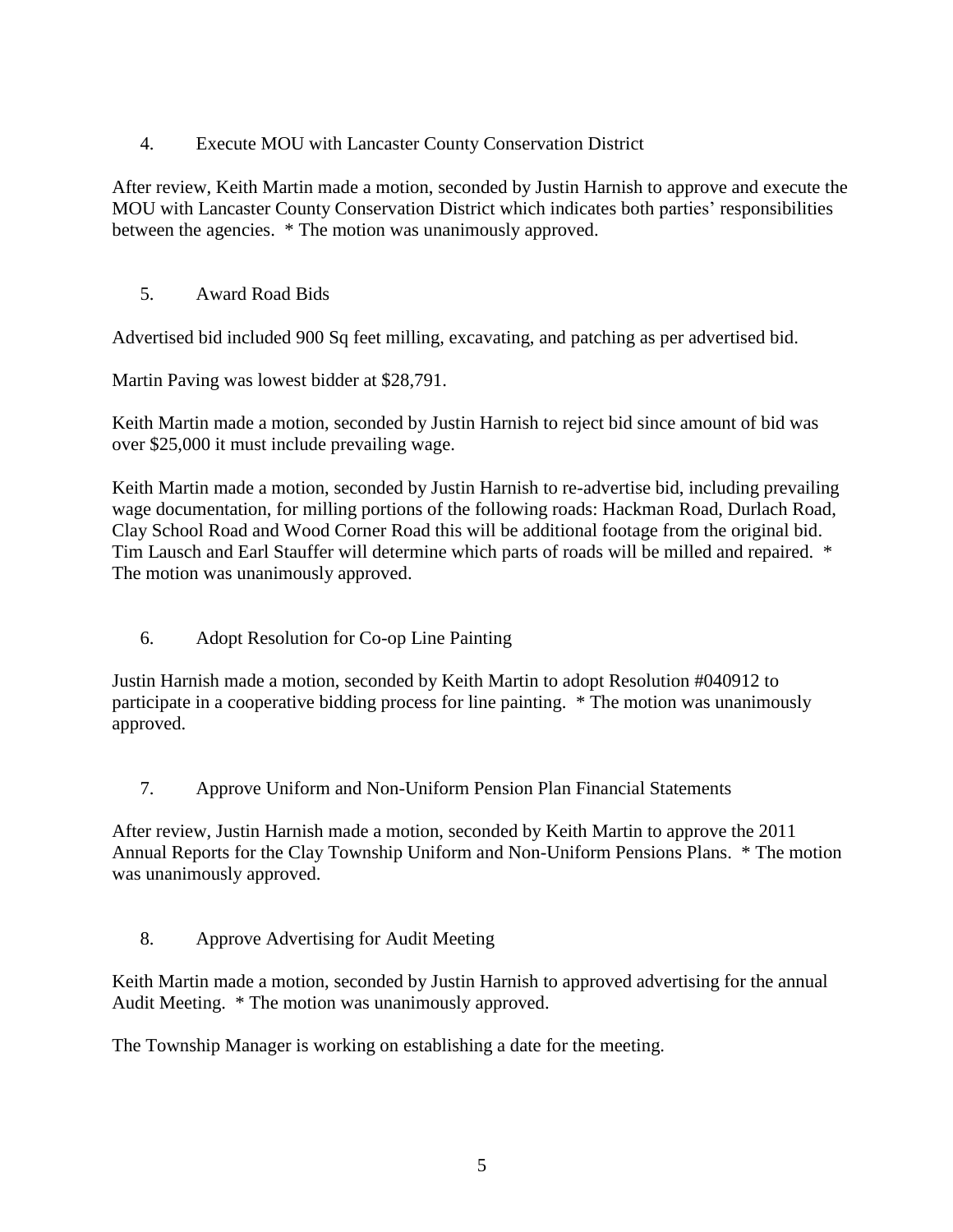9. Approve PSATS 2012 Proposed Resolutions

After discussion, Justin Harnish made a motion, seconded by Keith Martin to authorize the Township Manager to vote in harmony with the PSATS's recommendations on the 2012 Resolution at the 2012 Annual Conference. \* The motion was unanimously approved.

10. Joint MS-4 Application

There was discussion on completing a joint MS-4 permit with Elizabeth Township. After discussion it was decided that Clay Township would file its own permit, but would be willing to work with Elizabeth Township and other Municipalities to complete the requirements of the permit.

11. Approve Advertisement for Sealed Bids

Justin Harnish made a motion, seconded by Tim Laush to approve advertising sealed bids for the sale of two (2) old police cars and the 1995 Caprice. \* The motion was unanimously approved.

### **Executive Session**

Justin Harnish made a motion, seconded by Tim Lausch to enter into Executive Session at 10:15 PM to discuss personnel and possible litigation issues. \* The motion was unanimously approved unanimously.

The Board of Supervisors authorized the Township Manager to contact the applicants for the PT Mowing position to be interviewed by Earl Stauffer, Justin Harnish and Bruce Leisey.

Justin Harnish made a motion, seconded by Tim Lausch to exit Executive Session at 10:55 PM. \* the motion was unanimously approved.

### **Bills to be Paid**

### General Fund

Keith Martin made a motion, seconded by Justin Harnish, to approve the General Fund bills totaling \$37,827.32 for the month of March. \*The motion was approved unanimously.

Rec Fund

Keith Martin made a motion, seconded by Justin Harnish, to approve the Recreation Fund bills totaling \$2,640.38 for the month of March. \*The motion was approved unanimously.